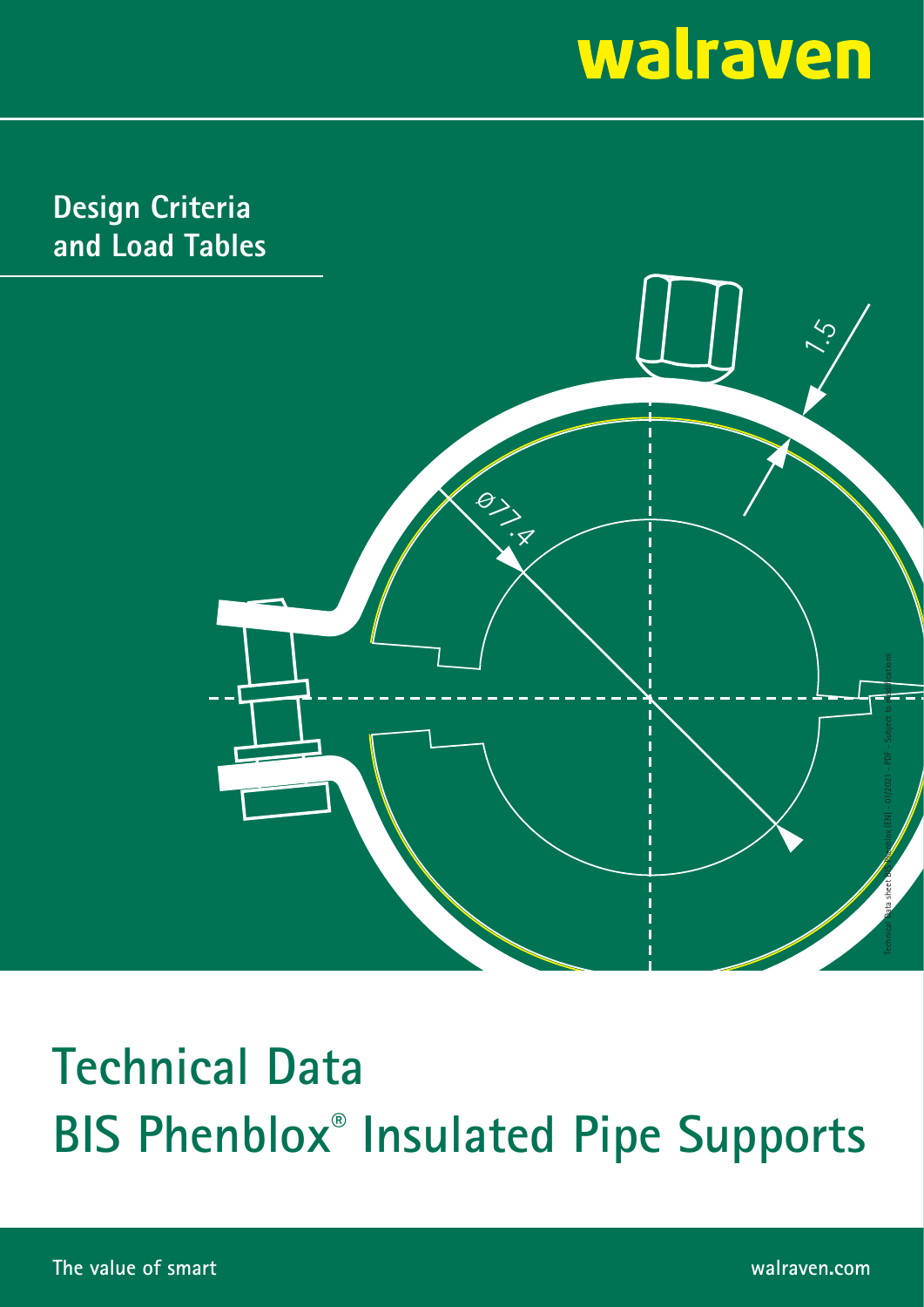#### **Technical features of BIS Phenblox®**

Walraven BIS Phenblox® pipe supports serve as a barrier between pipe and clip, **limiting thermal transfer** where thermal bridging is of a concern. This is compliant with **BS 5970 and CE marking** guidelines.

They have also been manufactured from a premium **CFC/HCFC-free** insulation material.

Phenblox® ranges cover a variety of densities, thicknesses and sizes dependant on pipe diameter, individual site specifications and benefit from the *inclusion* of metal **spreader plates**, where required, to distribute loads throughout the block.

In addition to providing accurate placement of the two sections, Walraven's unique stepped profile sustains superior **vapour sealing** qualities, improving thermal efficiency on site. This supports temperature ranging from -50°C to +110°C.

They are fabricated with a cross-linked structure and a respective fire rating of Class of BL-S1,d0, given to products that are simultaneously difficult to ignite and produce minimal smoke when subjected to fire. **This is in accordance with EN 14314 and EN 13501-1** and boasts the highest (best) class in relation to reducing the frequency of flaming droplets/particles.

#### **BIS Phenblox® load bearing calculations**

The BIS Phenblox® load bearing calculations have been determined based upon the chosen block density's minimum compressive strength and the deformation value of the pipe clamp.

This has been calculated with the maximum static weight of horizontal water filled mild steel and copper pipework in mind at the maximum allowed pipework spans.

The BIS Phenblox® are not designed to satisfy the stresses dictated by anchoring forces. Calculations are made by our technical experts and are based on information taken from the 2S range and HD clamps where sizes exceed the 2S range. Full datasheets and supported loads can be found within the technical download centre or by contacting the Walraven Technical Department.

Email: technical.uk@walraven.com Call: 01295 753400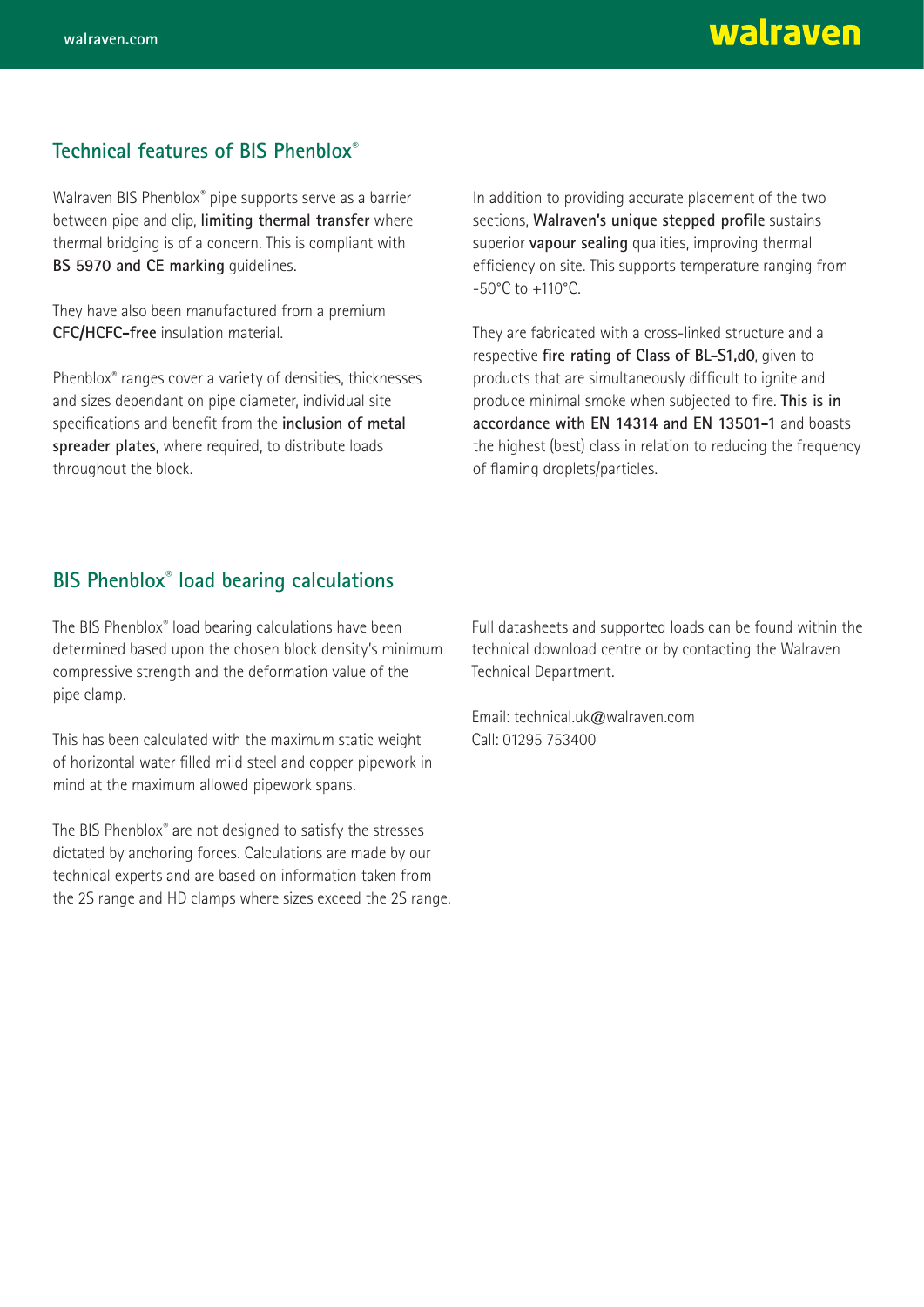| <b>Insulation thickness</b> | <b>Part Number</b> | Fa,Z(N)  | <b>Insulation thickness</b> | <b>Part Number</b> | Fa,Z(N)  |
|-----------------------------|--------------------|----------|-----------------------------|--------------------|----------|
| 15 mm                       |                    |          | 20 mm                       |                    |          |
| <b>BIS Phenblox®</b>        | 8901015015         | 120.00   | BIS Phenblox®               | 8901020015         | 120.00   |
| 2S Clamp                    | 33035046           |          | 2S Clamp                    | 33035061           |          |
| <b>BIS Phenblox®</b>        | 8901015021         | 170.00   | <b>BIS Phenblox®</b>        | 8901020021         | 170.00   |
| 2S Clamp                    | 33035052           |          | 2S Clamp                    | 33035061           |          |
| <b>BIS Phenblox®</b>        | 8901015027         | 220.00   | BIS Phenblox®               | 8901020027         | 220.00   |
| 2S Clamp                    | 33035061           |          | 2S Clamp                    | 33035067           |          |
| <b>BIS Phenblox®</b>        | 8901015034         | 280.00   | <b>BIS Phenblox®</b>        | 8901020034         | 280.00   |
| 2S Clamp                    | 33035067           |          | 2S Clamp                    | 33035074           |          |
| <b>BIS Phenblox®</b>        | 8901015042         | 330.00   | BIS Phenblox®               | 8901020042         | 330.00   |
| 2S Clamp                    | 33035074           |          | 2S Clamp                    | 33035087           |          |
| <b>BIS Phenblox®</b>        | 8911015048         | 380.00   | <b>BIS Phenblox®</b>        | 8911020048         |          |
| 2S Clamp                    | 33035081           |          | 2S Clamp                    | 33035095           | 380.00   |
| <b>BIS Phenblox®</b>        | 8911015054         | 430.00   | BIS Phenblox®               | 8911020054         |          |
| 2S Clamp                    | 33035087           |          | 2S Clamp                    | 33035095           | 430.00   |
| BIS Phenblox®               | 8911015060         | 480.00   | <b>BIS Phenblox®</b>        | 8911020060         |          |
| 2S Clamp                    | 33035095           |          | 2S Clamp                    | 33035103           | 480.00   |
| <b>BIS Phenblox®</b>        | 8911015066         | 520.00   | BIS Phenblox®               | 8911020066         |          |
| 2S Clamp                    | 33035103           |          | 2S Clamp                    | 33035112           | 520.00   |
| <b>BIS Phenblox®</b>        | 8911015076         | 600.00   | <b>BIS Phenblox®</b>        | 8911020076         |          |
| 2S Clamp                    | 33035112           |          | 2S Clamp                    | 33035118           | 600.00   |
| <b>BIS Phenblox®</b>        | 8911015089         | 710.00   | BIS Phenblox®               | 8911020089         |          |
| 2S Clamp                    | 33035127           |          | 2S Clamp                    | 33035137           | 710.00   |
| <b>BIS Phenblox®</b>        | 8911015108         | 860.00   | <b>BIS Phenblox®</b>        | 8911020108         |          |
| 2S Clamp                    | 33035144           |          | 2S Clamp                    | 33035153           | 860.00   |
| <b>BIS Phenblox®</b>        | 8911015114         | 1,820.00 | <b>BIS Phenblox®</b>        | 8911020114         |          |
| 2S Clamp                    | 33035144           |          | 2S Clamp                    | 33035162           | 1,820.00 |
|                             |                    |          | <b>BIS Phenblox®</b>        | 8911020133         |          |
|                             |                    |          | 2S Clamp                    | 33035183           | 2,130.00 |
|                             |                    |          | BIS Phenblox®               | 8911020140         |          |

**Max. allowed load in N. The stated values are only valid for the clamp/Phenblox combinations shown. The maximum safe load of all other**  construction parts have to be verified. Loadings are based on calculations made by our technical experts.

2,230.00<br>2S Clamp 33035183

2,540.00<br>2S Clamp 33035205 2,540.00

2,690.00<br>2S Clamp 33035216 2,690.00

BIS Phenblox<sup>®</sup> 8911020159

BIS Phenblox**®** 8911220168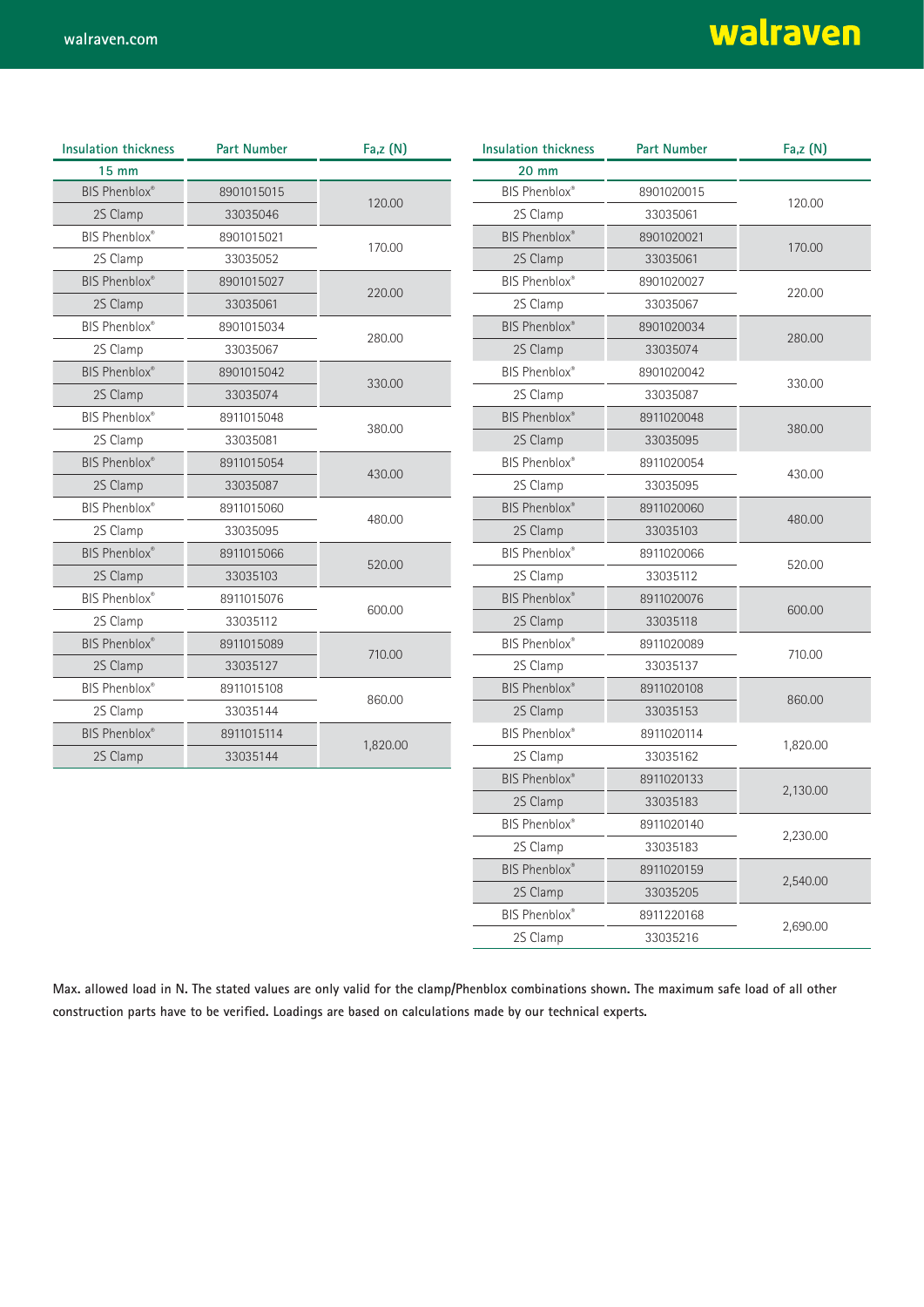| <b>Insulation thickness</b> | <b>Part Number</b> | Fa,z (N) | <b>Insulation thickness</b> | <b>Part Number</b> | Fa,z (N) |
|-----------------------------|--------------------|----------|-----------------------------|--------------------|----------|
| <b>25 mm</b>                |                    |          | 30 mm                       |                    |          |
| BIS Phenblox®               | 8901025015         |          | BIS Phenblox®               | 8901030015         | 120.00   |
| 2S Clamp                    | 33035067           | 120.00   | 2S Clamp                    | 33035081           |          |
| BIS Phenblox®               | 8901025021         |          | BIS Phenblox®               | 8901030021         | 170.00   |
| 2S Clamp                    | 33035074           | 170.00   | 2S Clamp                    | 33035081           |          |
| <b>BIS Phenblox®</b>        | 8901025027         | 220.00   | BIS Phenblox®               | 8901030027         | 220.00   |
| 2S Clamp                    | 33035081           |          | 2S Clamp                    | 33035087           |          |
| BIS Phenblox®               | 8901025034         | 280.00   | BIS Phenblox®               | 8901030034         |          |
| 2S Clamp                    | 33035087           |          | 2S Clamp                    | 33035095           | 280.00   |
| BIS Phenblox®               | 8901025042         | 330.00   | BIS Phenblox®               | 8901030042         |          |
| 2S Clamp                    | 33035095           |          | 2S Clamp                    | 33035103           | 330.00   |
| BIS Phenblox®               | 8911025048         |          | <b>BIS Phenblox®</b>        | 8911030048         | 380.00   |
| 2S Clamp                    | 33035103           | 380.00   | 2S Clamp                    | 33035112           |          |
| BIS Phenblox®               | 8911025054         |          | BIS Phenblox®               | 8911030054         |          |
| 2S Clamp                    | 33035112           | 430.00   | 2S Clamp                    | 33035118           | 430.00   |
| BIS Phenblox®               | 8911025060         |          | BIS Phenblox®               | 8911030060         | 480.00   |
| 2S Clamp                    | 33035112           | 480.00   | 2S Clamp                    | 33035127           |          |
| <b>BIS Phenblox®</b>        | 8911025066         |          | BIS Phenblox®               | 8911030066         | 520.00   |
| 2S Clamp                    | 33035118           | 520.00   | 2S Clamp                    | 33035127           |          |
| BIS Phenblox®               | 8911025076         | 600.00   | <b>BIS Phenblox®</b>        | 8911030076         |          |
| 2S Clamp                    | 33035127           |          | 2S Clamp                    | 33035137           | 600.00   |
| <b>BIS Phenblox®</b>        | 8911025089         | 710.00   | BIS Phenblox®               | 8911030089         |          |
| 2S Clamp                    | 33035144           |          | 2S Clamp                    | 33035153           | 710.00   |
| BIS Phenblox®               | 8911025108         | 860.00   | <b>BIS Phenblox®</b>        | 8911030108         | 860.00   |
| 2S Clamp                    | 33035162           |          | 2S Clamp                    | 33035172           |          |
| <b>BIS Phenblox®</b>        | 8911025114         | 910.00   | BIS Phenblox®               | 8911030114         | 1,820.00 |
| 2S Clamp                    | 33035172           |          | 2S Clamp                    | 33035183           |          |
| BIS Phenblox®               | 8911025133         | 2,130.00 | BIS Phenblox®               | 8911030133         | 2,130.00 |
| 2S Clamp                    | 33035183           |          | 2S Clamp                    | 33035194           |          |
| BIS Phenblox®               | 8911025140         | 2,230.00 | BIS Phenblox®               | 8911030140         | 2,230.00 |
| 2S Clamp                    | 33035194           |          | 2S Clamp                    | 33035205           |          |
| BIS Phenblox®               | 8911025159         |          | <b>BIS Phenblox®</b>        | 8911030160         |          |
| 2S Clamp                    | 33035216           | 2,540.00 | 2S Clamp                    | 33035225           | 3,300.00 |
| <b>BIS Phenblox®</b>        | 8911225168         | 2,690.00 | BIS Phenblox®               | 8911230168         |          |
| 2S Clamp                    | 33035225           |          | HD Clamp                    | 33068227           | 3,740.00 |

**Max. allowed load in N. The stated values are only valid for the clamp/Phenblox combinations shown. The maximum safe load of all other**  construction parts have to be verified. Loadings are based on calculations made by our technical experts.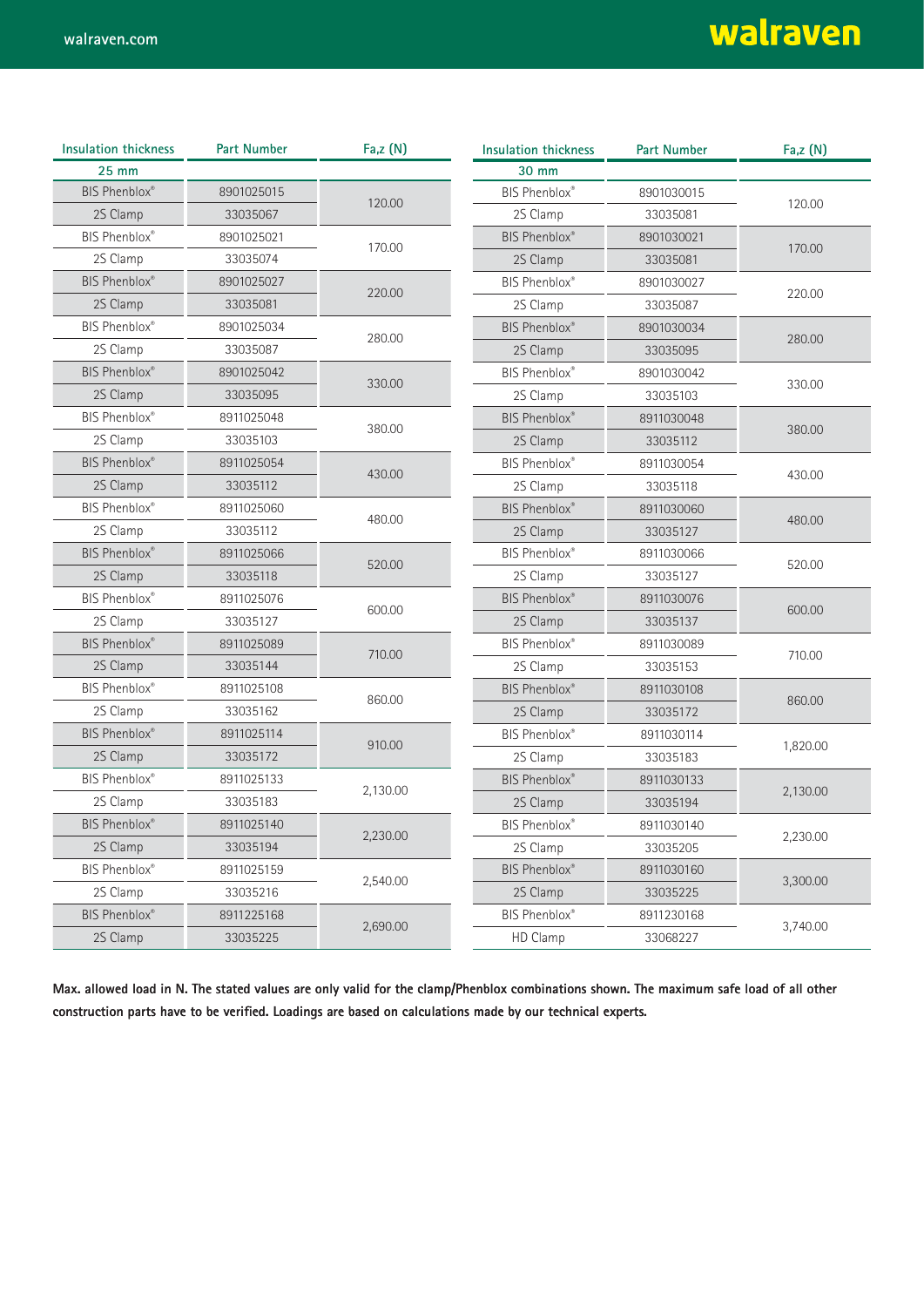| <b>Insulation thickness</b> | <b>Part Number</b> | Fa,z (N) | <b>Insulation thickness</b> | <b>Part Number</b> | Fa,z (N) |
|-----------------------------|--------------------|----------|-----------------------------|--------------------|----------|
| 40 mm                       |                    |          | 50 mm                       |                    |          |
| <b>BIS Phenblox®</b>        | 8901040015         | 120.00   | BIS Phenblox®               | 8901050015         | 120.00   |
| 2S Clamp                    | 33035095           |          | 2S Clamp                    | 33035118           |          |
| BIS Phenblox®               | 8901040021         | 170.00   | <b>BIS Phenblox®</b>        | 8901050021         | 170.00   |
| 2S Clamp                    | 33035103           |          | 2S Clamp                    | 33035127           |          |
| <b>BIS Phenblox®</b>        | 8901040027         | 220.00   | BIS Phenblox®               | 8901050027         | 220.00   |
| 2S Clamp                    | 33035112           |          | 2S Clamp                    | 33035127           |          |
| BIS Phenblox®               | 8901040034         | 280.00   | <b>BIS Phenblox®</b>        | 8901050034         | 280.00   |
| 2S Clamp                    | 33035118           |          | 2S Clamp                    | 33035137           |          |
| BIS Phenblox®               | 8901040042         | 330.00   | <b>BIS Phenblox®</b>        | 8901050042         |          |
| 2S Clamp                    | 33035127           |          | 2S Clamp                    | 33035144           | 330.00   |
| BIS Phenblox®               | 8911040048         |          | BIS Phenblox®               | 8911050048         | 380.00   |
| 2S Clamp                    | 33035137           | 380.00   | 2S Clamp                    | 33035153           |          |
| <b>BIS Phenblox®</b>        | 8911040054         |          | BIS Phenblox®               | 8911050054         | 430.00   |
| 2S Clamp                    | 33035137           | 430.00   | 2S Clamp                    | 33035162           |          |
| BIS Phenblox®               | 8911040060         | 480.00   | BIS Phenblox®               | 8911050060         | 480.00   |
| 2S Clamp                    | 33035144           |          | 2S Clamp                    | 33035162           |          |
| <b>BIS Phenblox®</b>        | 8911040066         | 520.00   | BIS Phenblox®               | 8911050066         | 520.00   |
| 2S Clamp                    | 33035153           |          | 2S Clamp                    | 33035172           |          |
| BIS Phenblox®               | 8911040076         | 600.00   | <b>BIS Phenblox®</b>        | 8911050076         |          |
| 2S Clamp                    | 33035162           |          | 2S Clamp                    | 33035183           | 600.00   |
| BIS Phenblox®               | 8911040089         | 710.00   | BIS Phenblox®               | 8911050089         | 710.00   |
| 2S Clamp                    | 33035172           |          | 2S Clamp                    | 33035194           |          |
| BIS Phenblox®               | 8911040108         | 860.00   | BIS Phenblox®               | 8911050108         | 860.00   |
| 2S Clamp                    | 33035194           |          | 2S Clamp                    | 33035216           |          |
| <b>BIS Phenblox®</b>        | 8911040114         | 1,820.00 | BIS Phenblox®               | 8911050114         | 1,820.00 |
| 2S Clamp                    | 33035194           |          | 2S Clamp                    | 33035216           |          |
| BIS Phenblox®               | 8911040133         | 2,130.00 | <b>BIS Phenblox®</b>        | 8911050140         | 2,480.00 |
| 2S Clamp                    | 33035216           |          | HD Clamp                    | 33068241           |          |
| <b>BIS Phenblox®</b>        | 8911040140         | 3,100.00 | <b>BIS Phenblox®</b>        | 8911050159         | 2,830.00 |
| 2S Clamp                    | 33035225           |          | HD Clamp                    | 33068254           |          |
| BIS Phenblox®               | 8911040159         |          | BIS Phenblox®               | 8911250168         |          |
| HD Clamp                    | 33068254           | 2,830.00 | HD Clamp                    | 33068279           | 3,740.00 |
| <b>BIS Phenblox®</b>        | 8911240168         | 3,740.00 |                             |                    |          |
| HD Clamp                    | 33068254           |          |                             |                    |          |

**Max. allowed load in N. The stated values are only valid for the clamp/Phenblox combinations shown. The maximum safe load of all other**  construction parts have to be verified. Loadings are based on calculations made by our technical experts.